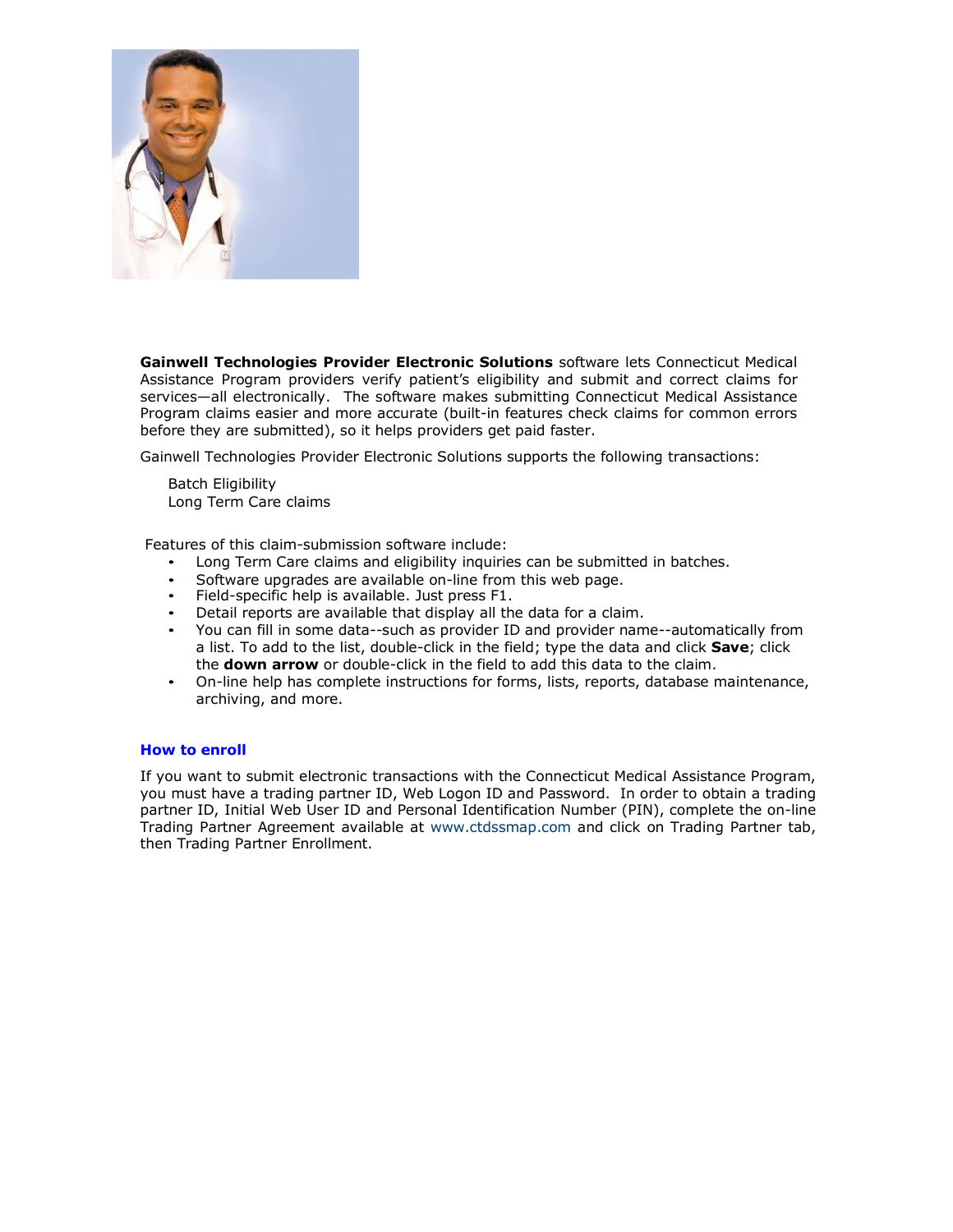# **Provider Electronic Solutions Installation**

The Provider Electronic Solutions software is available on the Connecticut Medical Assistance Program Web site at [www.ctdssmap.com](http://www.ctdssmap.com/)

**Note** Windows NT and 2000 Pro Users with Windows NT or Windows 2000 Pro must have 'administrator' rights to install this software.

Provider Electronic Solutions may be installed on a computer's hard disk drive or on a network. When you begin the installation, you will need to choose between a **Typical**  or **Workstation** installation. Choose **Typical** if you are installing the software on a personal computer or as a standalone. Choose **Workstation** if you are installing on a personal computer connected to a network and you wish to share a common database on the network. You may install Provider Electronic Solutions on as many PCs as needed.

For network installation, the database should reside on the server and the application can be loaded onto individual PCs. Choose **Typical** to install the database on the network making sure to specify a network path. Choose **Workstation** to install the application on all client PCs.

# **Equipment Requirements for Provider Electronic Solutions**

Provider Electronic Solutions is designed to operate on a personal computer (PC) system with the following equipment requirements:

| <b>Minimum</b>                                 | <b>Recommended</b>                         |
|------------------------------------------------|--------------------------------------------|
| Pentium II                                     | Pentium II                                 |
| Windows 98, 2000/XP                            | Windows 2000, NT, XP                       |
| Microsoft Internet Explorer 5.5 or greater     | Microsoft Internet Explorer 5.5 or greater |
| 64 MB RAM                                      | 128 MB RAM                                 |
| 800 X 600 resolution                           | 1024 X 768 resolution                      |
| 100 MB free hard drive space                   | 100 MB free hard drive space               |
| Printer with 8pt MS sans serif is<br>preferred | Printer with 8pt MS sans serif             |

**Note** If you have a version of Internet Explorer below 5.5, contact Microsoft.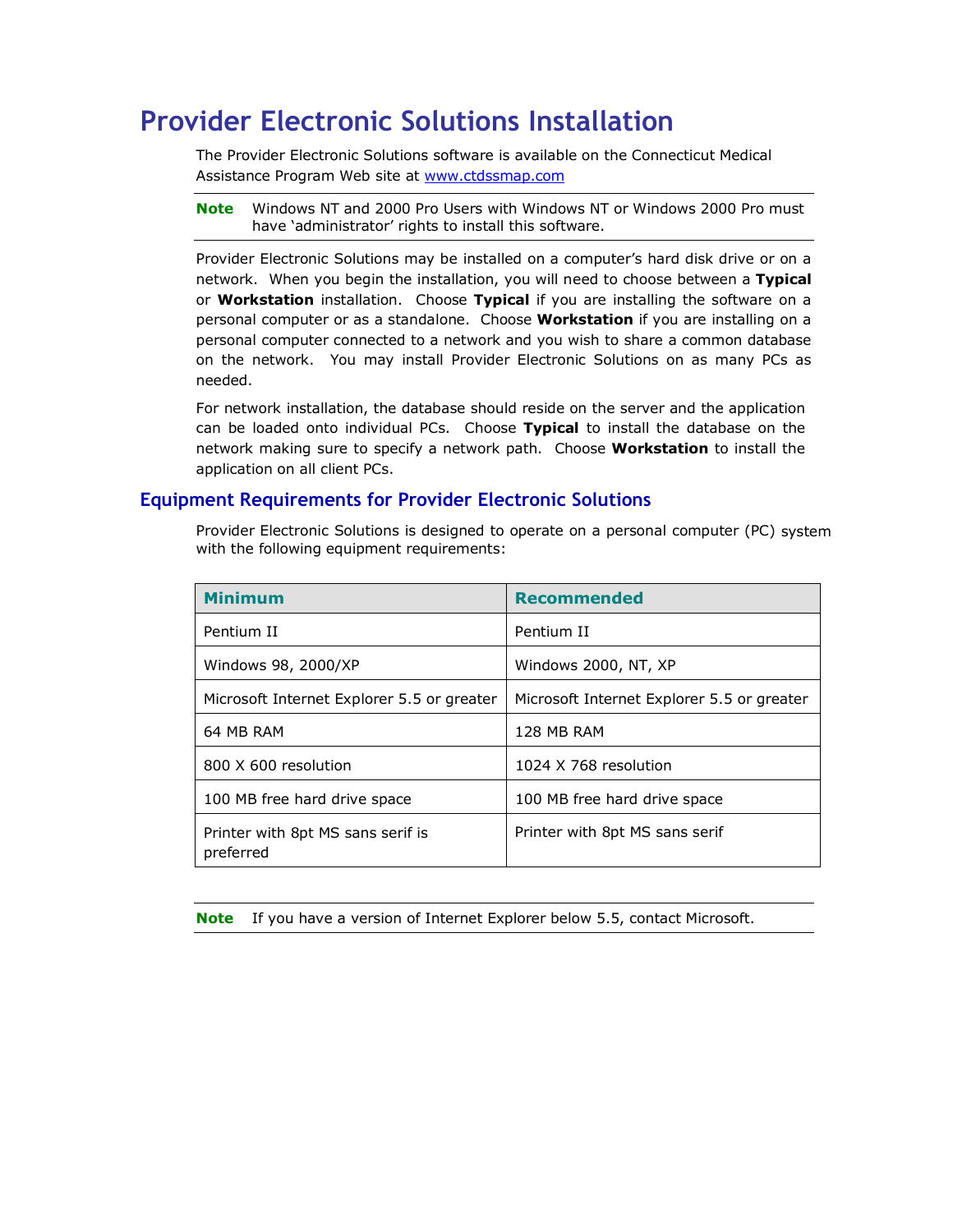# **Installing Provider Electronic Solutions**

This section describes how to install Provider Electronic Solutions on your computer or computer network. If you have never installed Provider Electronic Solutions, you will want to select the **Full Install** version option from the Provider Electronic Solutions Full Install link. If you have installed and used Provider Electronic Solutions, you will want to select the **Upgrade** option described in Upgrade Installation Instructions link.

The **Typical** option installs all of the Provider Electronic Solutions files, including the Provider Electronic Solutions database. This option is used when installing Provider Electronic Solutions on a standalone computer or an initial installation on a network server.

### **Installation on a Standalone Computer**

#### **Beginning the Installation**

**Step 1** Select the version you want to install from the Provider Electronic Solutions Full Install column.

| <b>Note</b> | It is recommended to install the newest 3.81 version. |
|-------------|-------------------------------------------------------|
|             |                                                       |

\*All prior versions with the exception of 3.80 have been removed as of 10/28/14. Providers needing assistance with prior versions of the PES software can contact the EDI helpdesk at 1-800- 688-0503.

| <b>Provider Type</b>                     | <b>Provider Electronic Solutions Full Install</b>                                                                                        | <b>Provider Electronic Solutions Upgrade</b>                                                                                                                                                                                                                                                                                                                                                                                                                                                                                                   |
|------------------------------------------|------------------------------------------------------------------------------------------------------------------------------------------|------------------------------------------------------------------------------------------------------------------------------------------------------------------------------------------------------------------------------------------------------------------------------------------------------------------------------------------------------------------------------------------------------------------------------------------------------------------------------------------------------------------------------------------------|
| <b>All Providers</b>                     | Instructions for downloading Full Version<br>of Provider Electronic Solutions 3.81<br>Download version 3.81 for initial<br>installation. | Download 3.81 upgrade (Newest<br>upgrade)<br>Note: You must be running version 3.80<br>prior to applying this upgrade.<br>Warning: The 3.81 upgrade will remove<br>the Professional, Dental, Inpatient,<br><b>Outpatient/Home Health claim</b><br>submission transactions and the claim<br>status request transaction.<br>Upgrade instructions via the Web.<br><b>OR</b><br>Upgrade Instructions via Provider<br><b>Electronic Solutions</b><br>Provider Electronic Solutions 3.81<br>Upgrade<br>Provider Electronic Solutions 3.80<br>Upgrade |
| Provider Electronic<br>Software Material | PES Handbook<br>How to set up options tab:<br>Acceptance<br>Production                                                                   | How to read a 999                                                                                                                                                                                                                                                                                                                                                                                                                                                                                                                              |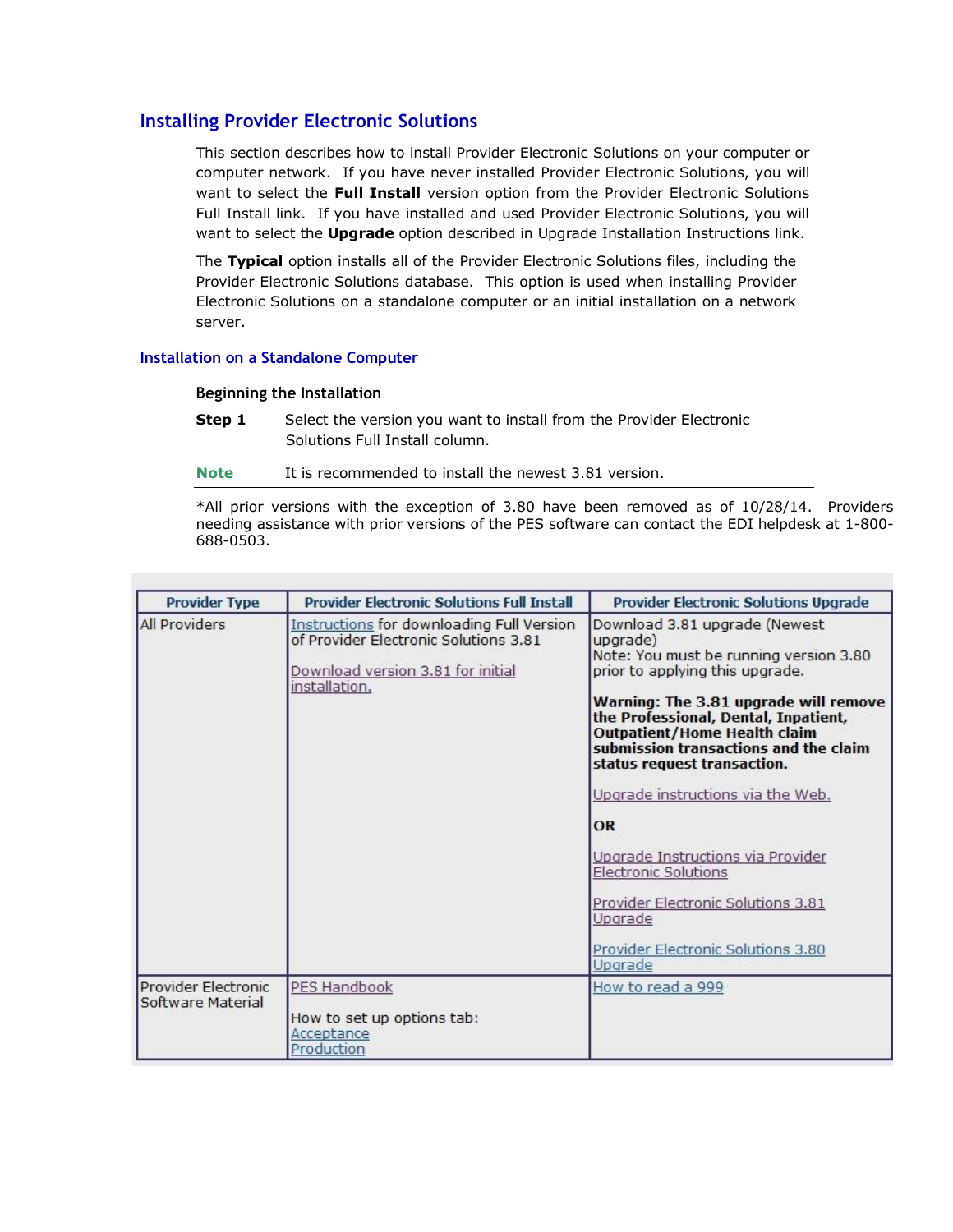**Step 2** The File Download screen displays. Click **Open.**

| <b>File Download</b> | 23                                                                                                                                                                               |
|----------------------|----------------------------------------------------------------------------------------------------------------------------------------------------------------------------------|
|                      | Do you want to open or save this file?                                                                                                                                           |
|                      | Name: CT v0381 setup.zip<br>Type: WinZip File, 9.89MB<br>From: model.ctdssmap.com                                                                                                |
|                      | Cancel<br>Save<br>Open                                                                                                                                                           |
|                      | While files from the Internet can be useful, some files can potentially<br>ham your computer. If you do not trust the source, do not open or<br>save this file. What's the risk? |

**Step 3** The file will start to unzip. Let the file completely unzip.

0% of CT\_v0381\_setup.zip from model.ctdssmap.com Co... | □ | □ | 2%

| Getting File Information:                  |                                               |
|--------------------------------------------|-----------------------------------------------|
| CT_v0381_setup.zip from model.ctdssmap.com |                                               |
|                                            |                                               |
| Estimated time left:                       |                                               |
| Download to:<br>Transfer rate:             |                                               |
|                                            |                                               |
|                                            | Close this dialog box when download completes |
|                                            |                                               |
|                                            | Cancel<br>Open Folder<br>Open                 |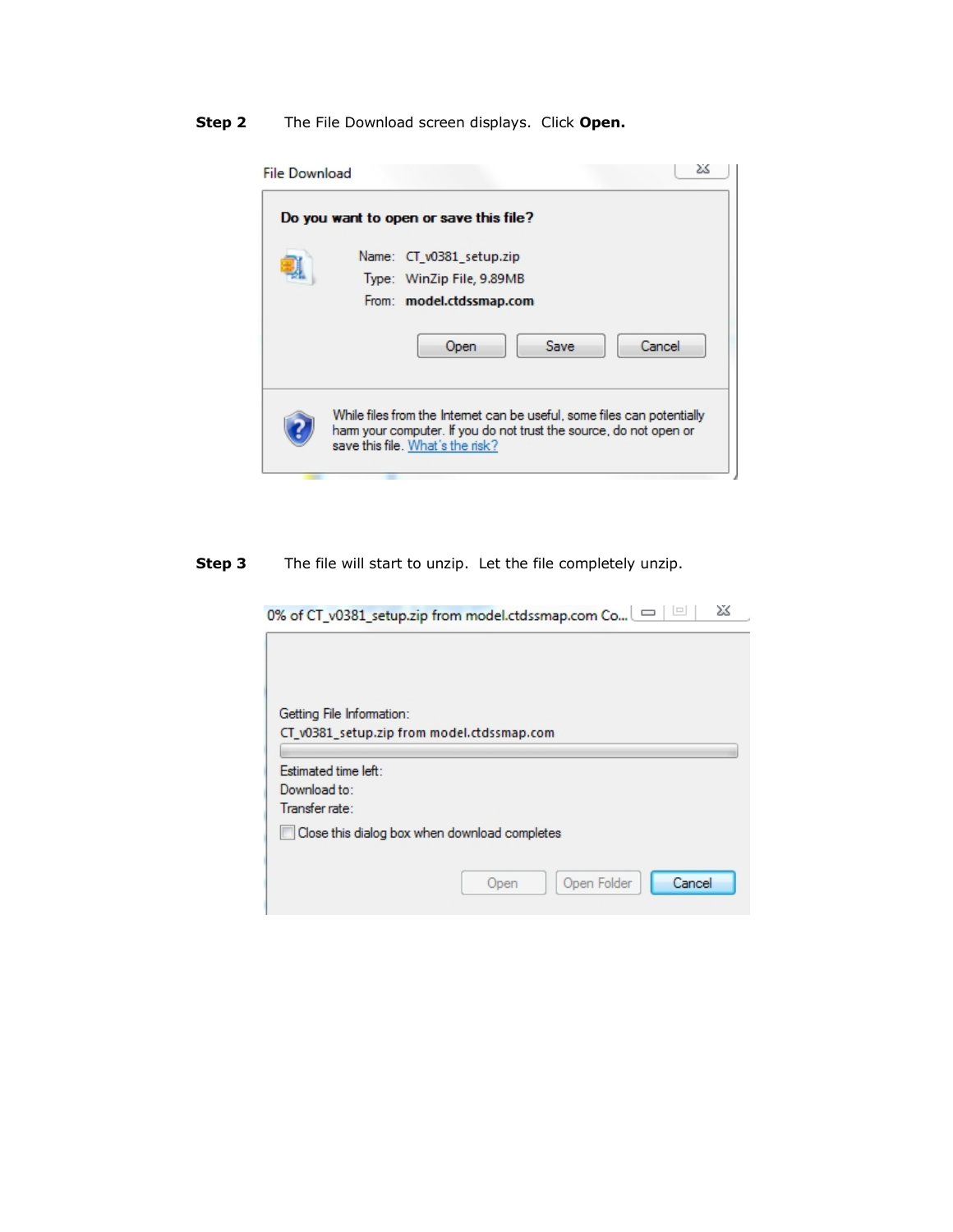## **Step 4** CT\_v0381\_setup will display in the WinZip window. Double-click **CT\_v0381\_setup.exe**.



#### **Step 5** WinZip Caution screen may display. Click **Yes**.



#### **Step 6** The Welcome to the InstallShield Wizard screen displays. Click **Next.**

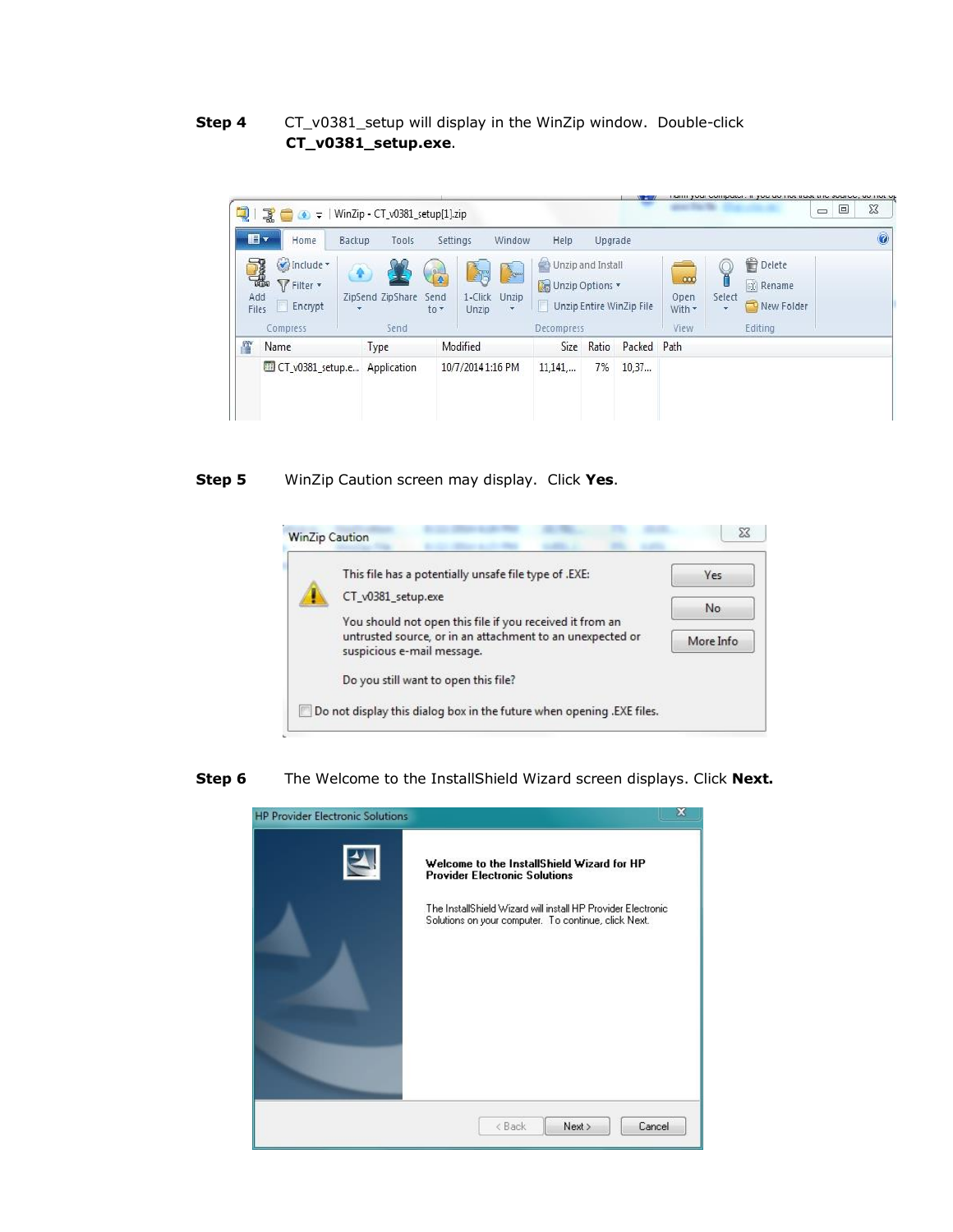# **Step 7** The Typical setup will default and click **Next**.

| <b>HP Provider Electronic Solutions</b>                         | x                                                                                                                                                           |
|-----------------------------------------------------------------|-------------------------------------------------------------------------------------------------------------------------------------------------------------|
| Setup Type<br>Select the setup type that best suits your needs. |                                                                                                                                                             |
| Click the type of setup you prefer.                             |                                                                                                                                                             |
| <b>Typical</b>                                                  | Description                                                                                                                                                 |
| Workstation                                                     | This is the default setup type.<br>The HP Provider Electronic<br>Solutions application and an<br>initialized database will be<br>installed on your machine. |
| InstallShield                                                   |                                                                                                                                                             |
| < Back                                                          | Cancel<br>Next                                                                                                                                              |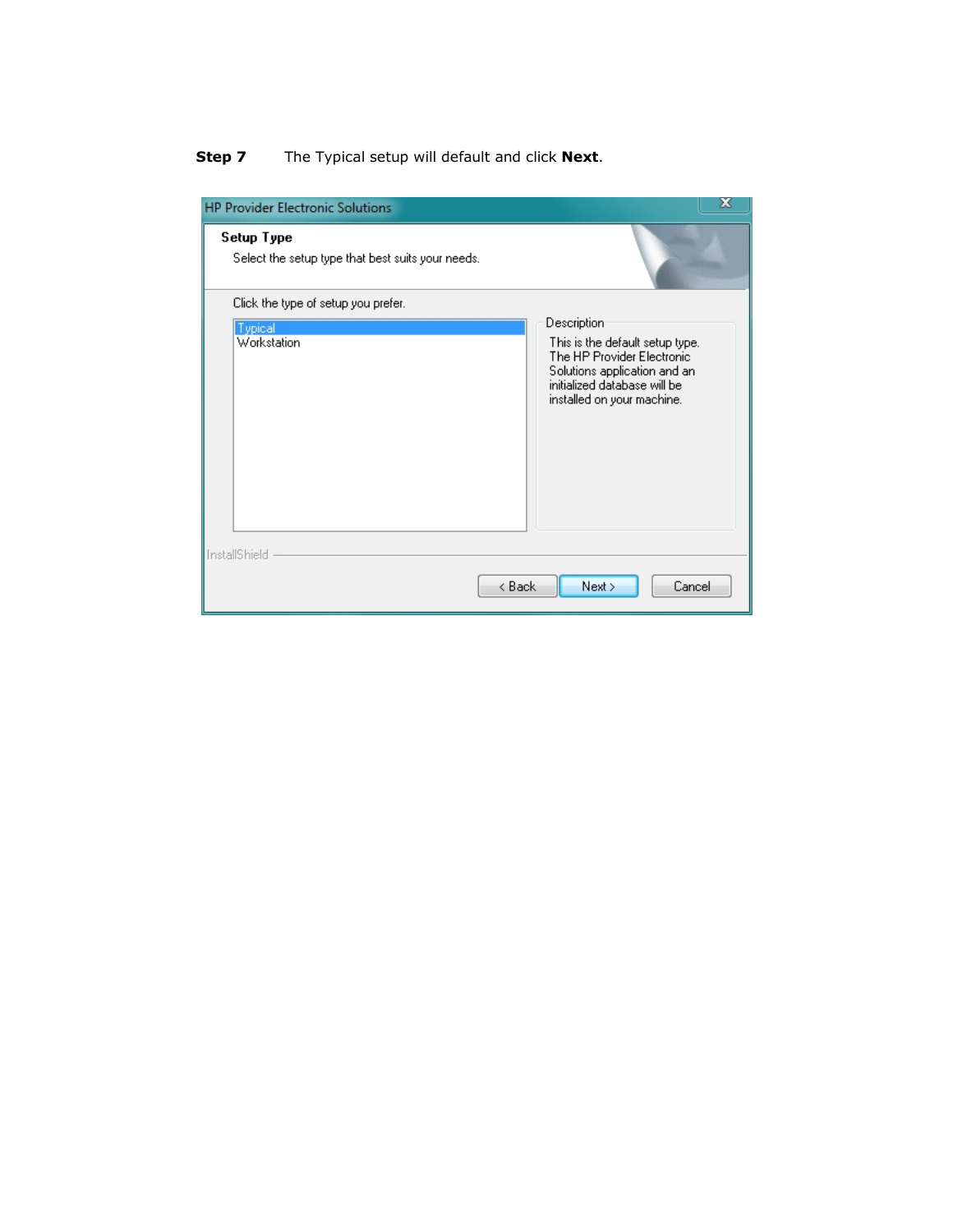**Step 8** Click **Next** to accept the default destination location for the software.

**Tip** 7 and 8 will default to C:\ on your computer.

| <b>HP Provider Electronic Solutions</b>                                                                             | x              |
|---------------------------------------------------------------------------------------------------------------------|----------------|
| <b>Choose Destination Location</b><br>Select folder where setup will install files.                                 |                |
| Setup will install HP Provider Electronic Solutions in the following folder.                                        |                |
| To install to this folder, click Next. To install to a different folder, click Browse and select<br>another folder. |                |
| <b>Destination Folder</b>                                                                                           |                |
| c:\cthipaa                                                                                                          | Browse         |
| <b>InstallShield</b>                                                                                                |                |
| < Back                                                                                                              | Cancel<br>Next |

# **Step 9** Click **Next** to accept the default destination for the database.

| <b>HP Provider Electronic Solutions</b><br><b>Choose Database Destination Location</b> | x                                                                                     |
|----------------------------------------------------------------------------------------|---------------------------------------------------------------------------------------|
|                                                                                        | Setup will install HP Provider Electronic Solutions Database in the following folder. |
|                                                                                        | To install in this folder, click Next or click Browse and select another folder.      |
|                                                                                        | You can choose not to install HP Provider Electronic Solutions Database by clicking   |
| Cancel to exit Setup.                                                                  |                                                                                       |
| <b>Destination Folder</b><br>c:\cthipaa                                                | Browse                                                                                |
| InstallShield                                                                          |                                                                                       |
|                                                                                        | < Back<br>Next ><br>Cancel                                                            |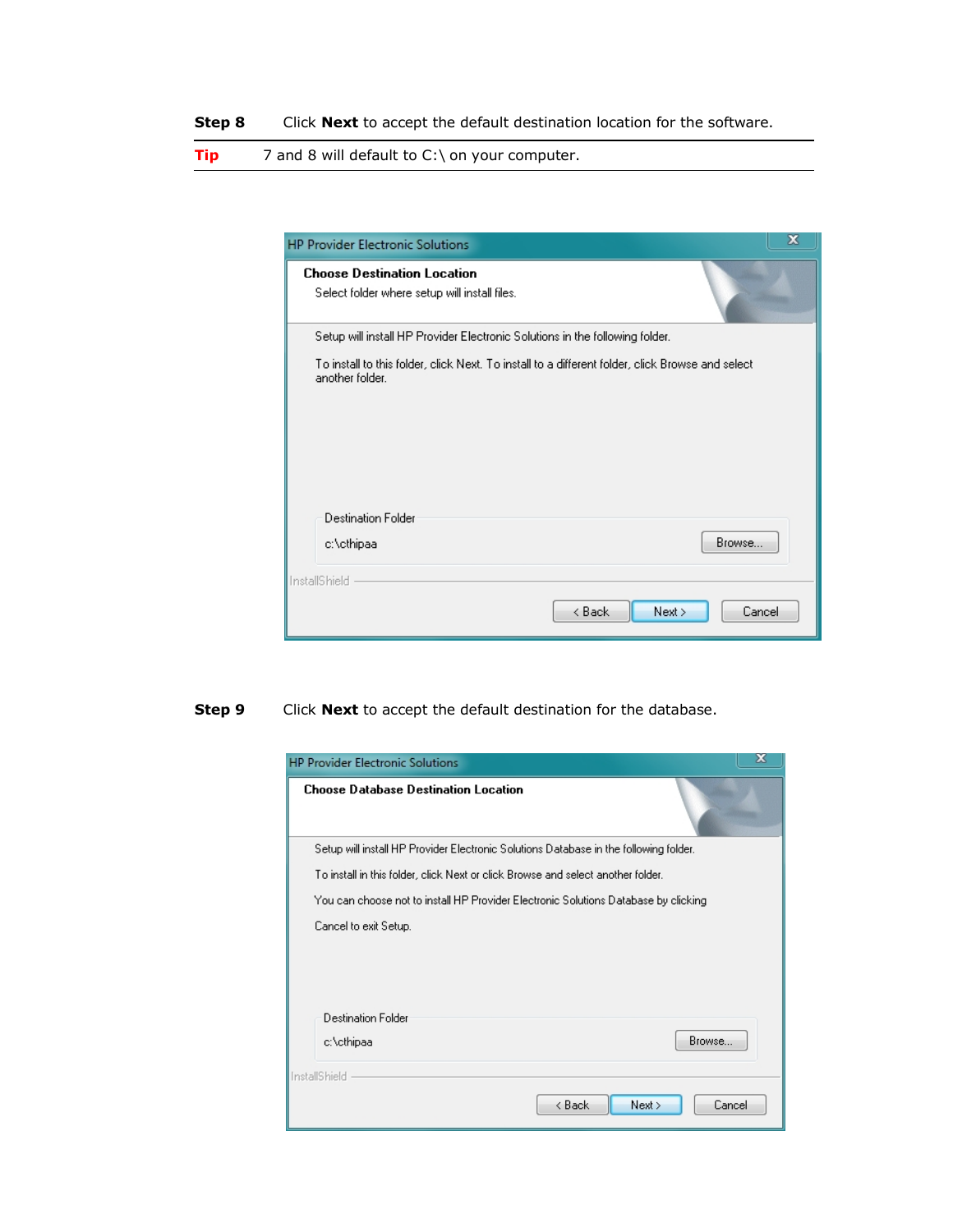**Step 10** A pop-up box displays to note the database destination folder for future workstations setups. Click **OK**.



**Step 11** Will start the installing process. Let the installing process complete.



**Step 12** When the installation is complete; click the Finish button to exit the installation.

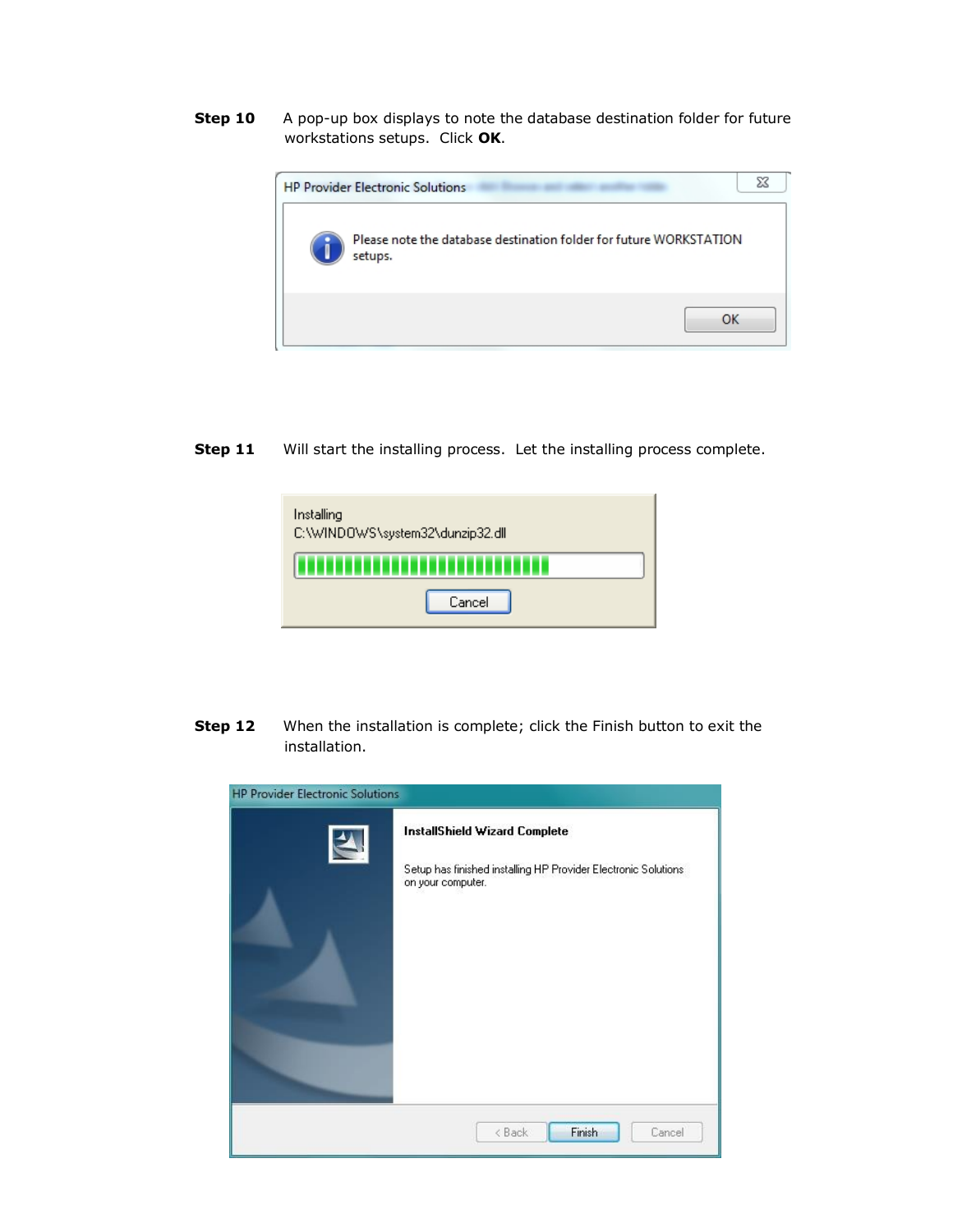#### **Completing the Installation and Getting Started**

When the installation is complete, a folder will be available on the user's desktop that contains two icons. A Provider Electronic Solutions icon to start the application and an Upgrade icon that checks for future upgrades.

To start Provider Electronic Solutions double click the blue Provider Electronic Solutions icon in the folder labeled CT HP Provider Electronic Solutions or click on the **Start** button in the Windows menu bar and select **Programs**. Select **CT HP Provider Electronic Solutions**.

#### **Network Installation**

To install the application for use by several users, you will need to perform a network installation. For a network installation, the Provider Electronic Solutions database can reside on the server and the Provider Electronic Solutions application can be installed on individual computers. You can install Provider Electronic Solutions on as many computers as needed.

The following instructions will install the shared Provider Electronic Solutions database on a network and the application on a computer.

- **Step 1** Before you begin the installation, create a target directory on your network to hold the Provider Electronic Solutions database.
- **Step 2** Follow procedures 1 through 5 of the installation instructions for a standalone computer. When prompted for the type of installation you want (Step 6), select **Typical** on the first computer. This will be the primary computer and will need to be upgraded first when upgrading the Provider Electronic Solutions software.
- **Step 3** Select a target folder on the computer's C:\ drive or accept the default directory for the Provider Electronic Solutions application.
- **Step 4** Select a target folder (i.e., a shared network folder or another disk) for the Provider Electronic Solutions database. Click **Next**.
- **Tip** Make a note of the installation location for the Provider Electronic Solutions database; future computer installations will need to refer to this location.
	- **Step 5** A pop-up box displays to note the database destination folder for future workstation setups. Click **OK**.
	- **Step 6** When the installation is complete; click the **Finish** button to exit the installation.

#### **Installation on Individual Computers on a Network**

- **Step 1** Follow steps 1 through 5 of the installation instructions for a standalone computer.
- **Step 2** When prompted to select the type of installation (step 6), select **Workstation** and select **Next**.
- **Step 3** Click **Next** to accept the default destination for the software.